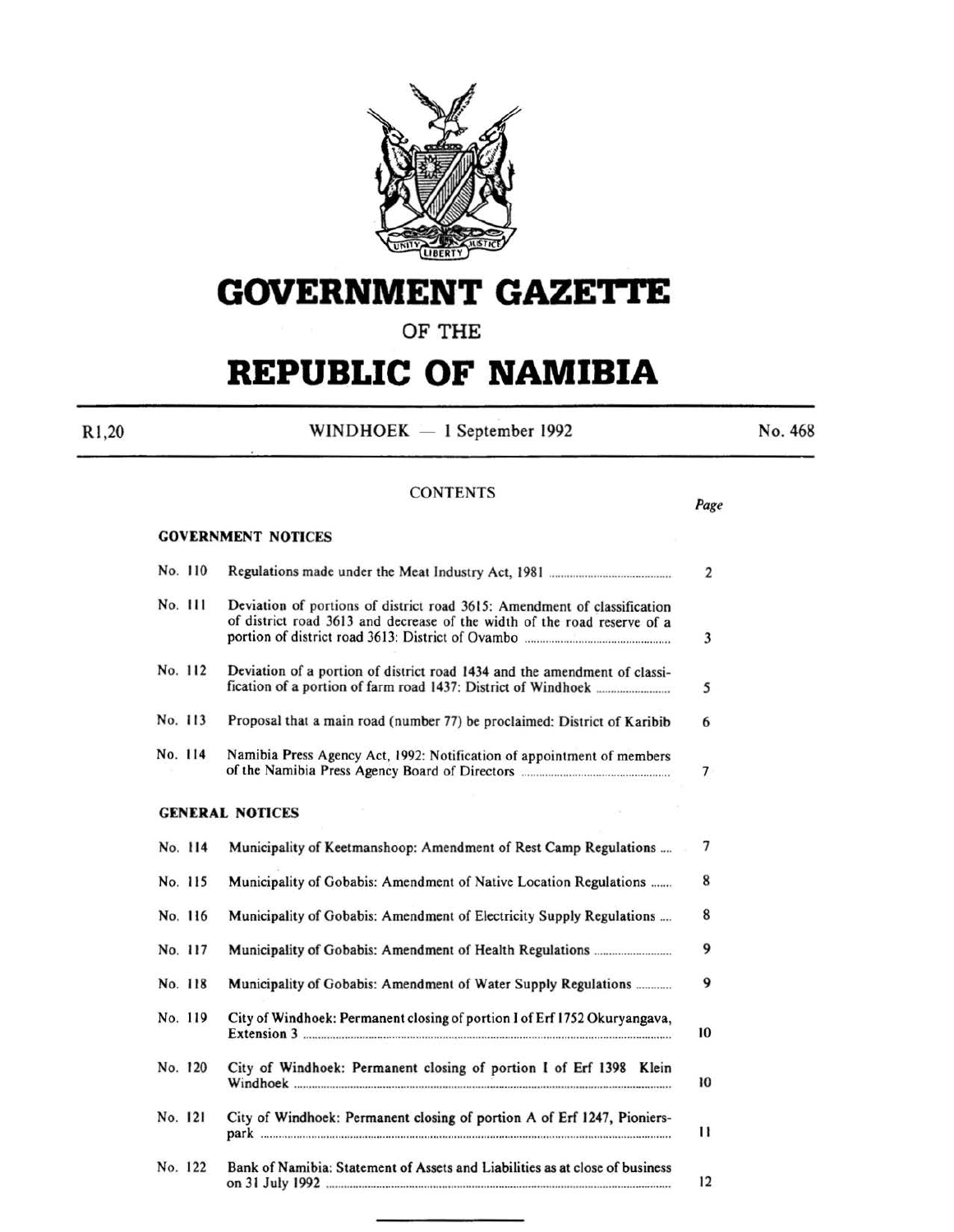-

-

# **Government Notices**

### **MINISTRY OF AGRICULTURE, WATER AND RURAL DEVELOPMENT**

No. 110

1992

# REGULATIONS MADE UNDER THE MEAT INDUSTRY ACT, 1981

The Minister has under section 24 of the Meat Industry Act, 1981 (Act 12 of 1981), made the regulations as set out in the Schedule.

#### SCHEDULE

The regulations promulgated under Government Notice AG. 153 of 1981 are hereby amended -

- (a) by the substitution for the expression "Council of Ministers", wherever it occurs, of the word "Minister"; and
- (b) by the substitution for regulation 2 of the following regulation:

*"Payment of Levies* 

 $2(1)$  Any levy imposed under section 17(1) of the said Act in respect of cattle, sheep, goats or pigs (hereinafter referred to as livestock) slaughtered or exported during any particular month, shall be paid to the board before the fifteenth of the next month by all persons slaughtering or exporting such livestock, except in the case of livestock which have been slaughtered by persons being *bona fide* farmers or natural persons, in so far as they have slaughtered for own use.

(2) Every payment of any levy referred to in subsection ( **1)** shall be accompanied by a statement showing particulars of the livestock in question and the dates of slaughtering of export thereof.

(3) In the event of livestock being slaughtered at an abattoir, the abattoir owner shall not later than the fifteenth of each calendar month-

- (a) on behalf of a person liable in terms of subregulation (1) to pay any levy referred to in that subregulation, pay to the board the levy in question; and
- (b) furnish the board with a statement showing the total number of livestock slaughtered at that abattoir during the preceding month.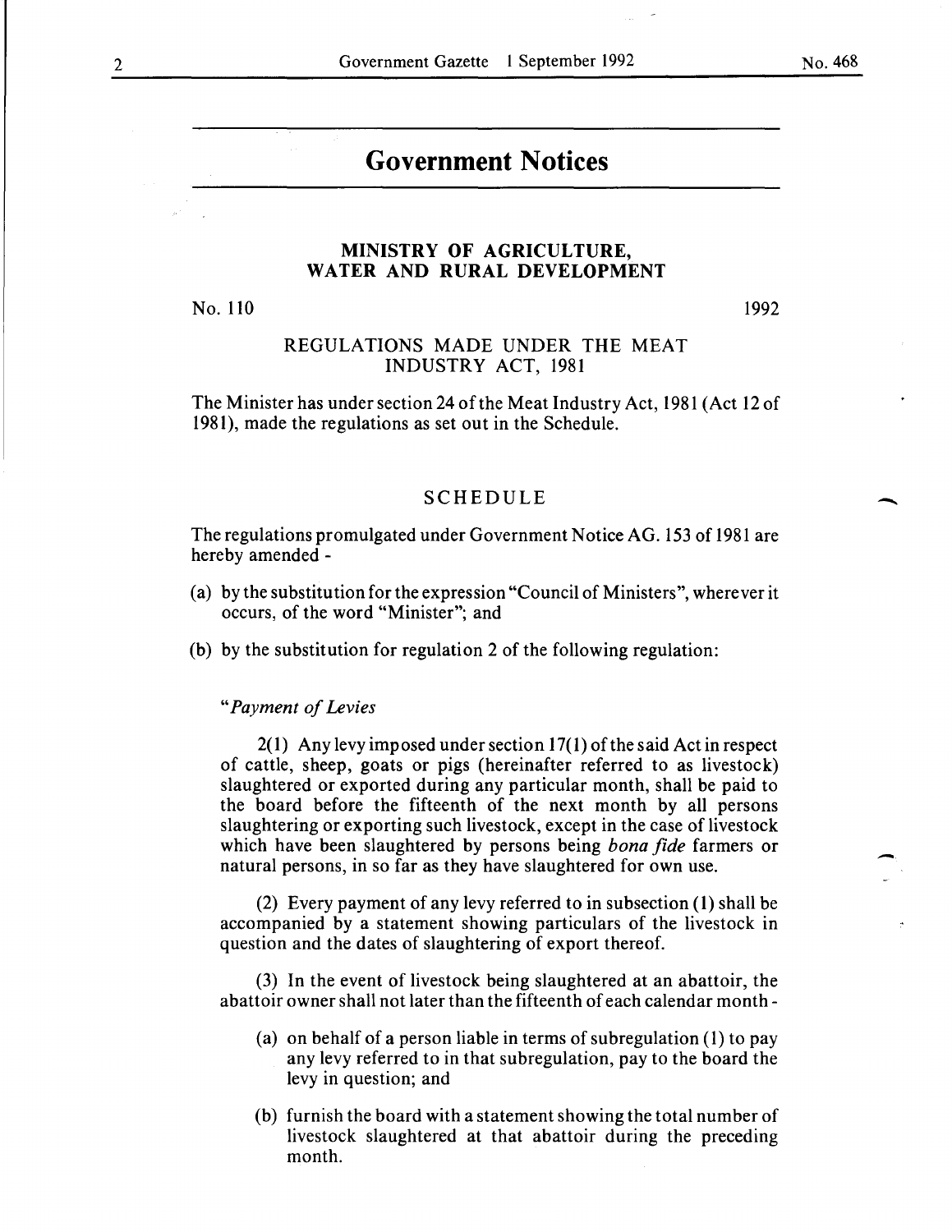( 4) Any person who pays in terms of these regulations any levy to the Board for any livestock of which he or she is not the owner may recover the amount of such levy from the person slaughtering the livestock in question.

(5) Any person who pays any levy on behalf of another person in terms of these regulations shall be paid by the board the following commission per unit slaughtered or exported, namely -

(a) in the case of cattle (including a calf) ............................ R0,50

(b) in the case of a sheep, goat or pig ................................... RO, 10. ".

NOTE: The postal address of the Meat Board of Namibia is as follows: P.O. Box 38, Windhoek.

# MINISTRY OF WORKS, TRANSPORT AND COMMUNICATION

#### No. 111

1992

### DEVIATION OF PORTIONS OF DISTRICT ROAD 3615, AMENDMENT OF CLASSIFICATION OF DISTRICT ROAD 3613 AND DECREASE OF THE WIDTH OF THE ROAD RESERVE OF A PORTION OF DISTRICT ROAD 3613: DISTRICT OF OVAMBO

It is hereby made known-

- (a) in terms of section 22(2) of the Roads Ordinance, 1972 (Ordinance 17 of 1972), that the President has, under section  $22(1)(c)$  of the said Ordinance, in the district of Ovambo -
	- (i) deviated the portion of district road 3615 described in paragraph (a) of Schedule I and shown on sketch-map P1492 by the symbols F-G-H, from the route so described and shown, to the route described in pragraph (b) of the said Schedule and shown on sketch-map P1492 by the symbols F-H (see insert sketch A);
	- (ii) deviated the portion of district road 3615 described in paragraph (a) of Schedule II and shown on sketch-map Pl492 by the symbols K-L-M, from the route so described and shown, to the route described in paragraph (b) of the said Schedule and shown on sketch-map Pl492 by the symbols K-Ll-M (see insert sketch B);
	- (iii) deviated the portion of district road 3615 described in paragraph (a) of Schedule III and shown on sketch-map Pl492 by the symbols 0-P, from the route so described and shown, to the route described and shown on sketch-map Pl492 by the symbols 0-01-P (see insert sketch C);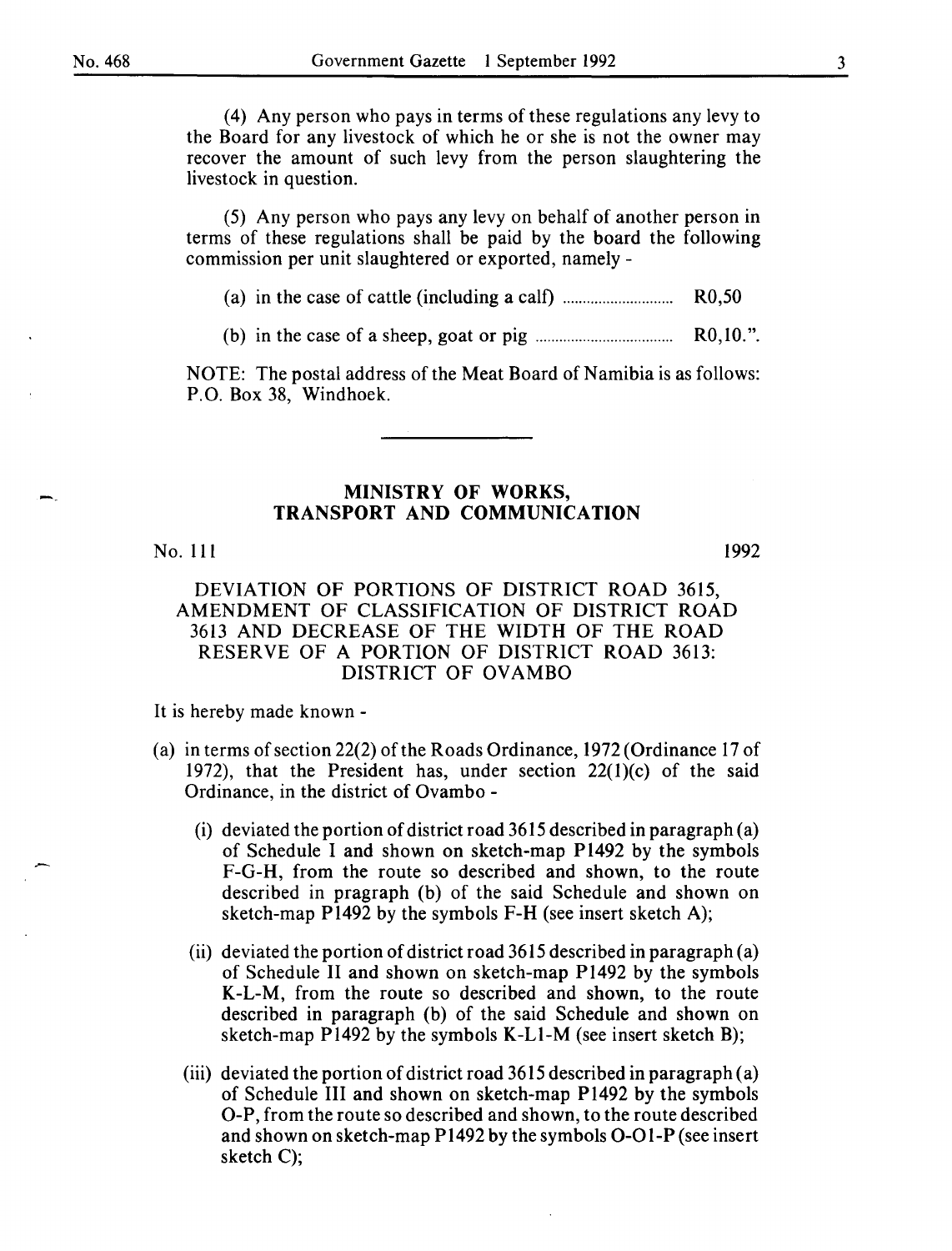- (b) in terms of section 23(3) of the said Ordinance that the President has under section 23(l)(e) of the said Ordinance, in the district of Ovambo, amended the declaration of district road 3613 described in Schedule IV and shown on sketch-map Pl492 by the symbols A-Al-B-C, to main road lll;
- (c) in terms of section 3(4)(b) of the said Ordinance that the President has under section  $3(4)(aA)$  of the said Ordinance, in the district of Ovambo, decreased the width of the road reserve of the portion of district road 3613 described in Schedule V and shown on sketch-map Pl492 by symbols A-AI, to thirty metres.

The said sketch-map shall at all times lie open to inspection at the office of the Permanent Secretary: Works, Transport and Communication, Windhoek, during normal office hours.

#### SCHEDULE I

- (a) From a point (F on sketch-map Pl492) generally west-north-westwards and more and more westwards to a point (G on sketch-map Pl492); thence generally westwards and more and more west-south-westwards to a point (H on sketch-map Pl492).
- (b) From a point (F on sketch-map Pl492) generally west-north-westwards and more and more westwards to a point (H on sketch-map Pl492).

#### SCHEDULE II

- (a) From a point (K on sketch-map Pl492) generally west-south-westwards to a point  $(L$  on sketch-map P1492); thence generally westwards to a point (M on sketch-map Pl492).
- (b) From a point (K on sketch-map Pl492) generally west-south-westwards to a point (Ll on sketch-map Pl492); thence generally westwards and more and more west-north-westwards to a point (M on sketch-map Pl492).

#### SCHEDULE III

- (a) From a point (O on sketch-map P1492) generally westwards and more and more west-north-westwards to a point (P on sketch-map Pl492).
- (b) From a point (0 on sketch-map Pl492) generally westwards to a point (01 on sketch-map Pl492); thence generally west-north-westwards to a point (P on sketch-map Pl492).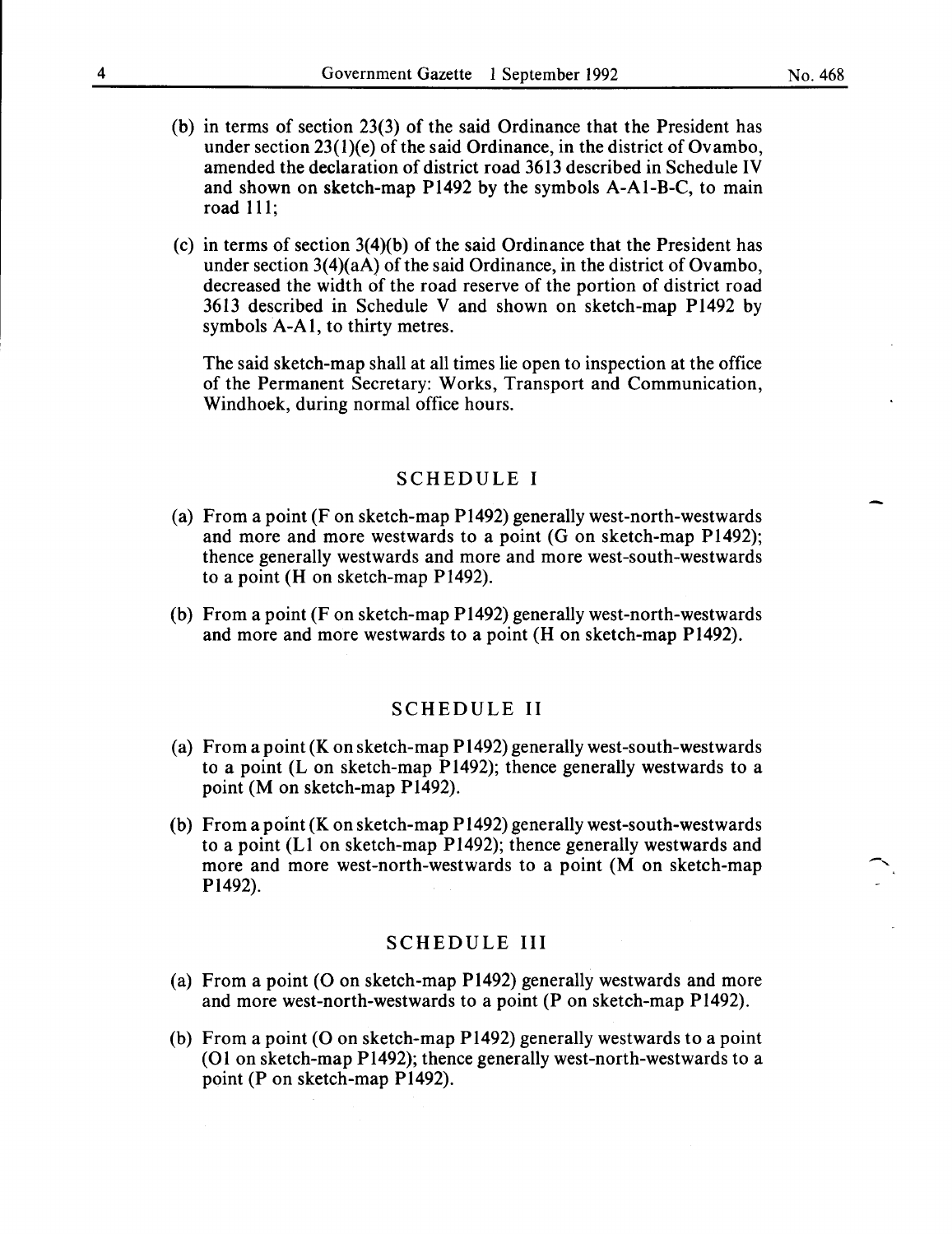I I

.. --

#### SCHEDULE IV

From a point (A on sketch-map P1492) at the junction with main road 92 generally west-south-westwards to a point (AI on sketch-map P1492); thence generally west-south-westwards and more and more westwards to a point (B on sketch-map P1492); thence generally westwards to a point (C on sketch-map P1492) at the junction with district road 3615.

#### SCHEDULE V

From a point (A on sketch-map P1492) at the junction with main road 92 generally west-south-westwards to a point (AI on sketch-map P1492).

# MINISTRY OF WORKS, TRANSPORT AND COMMUNICATION

#### No. 112

1992

### DEVIATION OF A PORTION OF DISTRICT ROAD 1434 AND THE AMENDMENT OF CLASSIFICATION OF A PORTION OF FARM ROAD 1437: DISTRICT OF WINDHOEK

It is hereby made known -

- (a) in terms of section 22(2) of the Roads Ordinance, 1972 (Ordinance 17 of 1972), that the President has under section 22(l)(c) of the said Ordinance, in the district of Windhoek, deviated the portion of district road 1434 described in paragraph (a) of Schedule I and shown on sketch-map P1490 by the symbols A-B, from the route so described and shown, to the route described in paragraph (b) of the said Schedule and shown on sketch-map P1490 by the symbols A-C.
- (b) in terms of section 23(3) of the said Ordinance that the President has under section  $23(1)(e)$  of the said Ordinance, in the district of Windhoek, amended the declaration of a portion of farm road 1437 described in Schedule II and shown on sketch-map P1490 by the symbols B-C, to district road 1434.

The sketch-map shall at all times lie open to inspection at the office of the Permanent Secretary: Works, Transport and Communication, Windhoek, during normal office hours.

#### SCHEDULE I

(a) From a point (A on sketch-map P1490) on district road 1434 on the farm Otjikundua 155 generally north-north-westwards across the said farm and the farm Hummelshain 154 to a point  $(B \text{ on sketch-map } P1490)$  at the junction with farm road 1437 on the last-mentioned farm.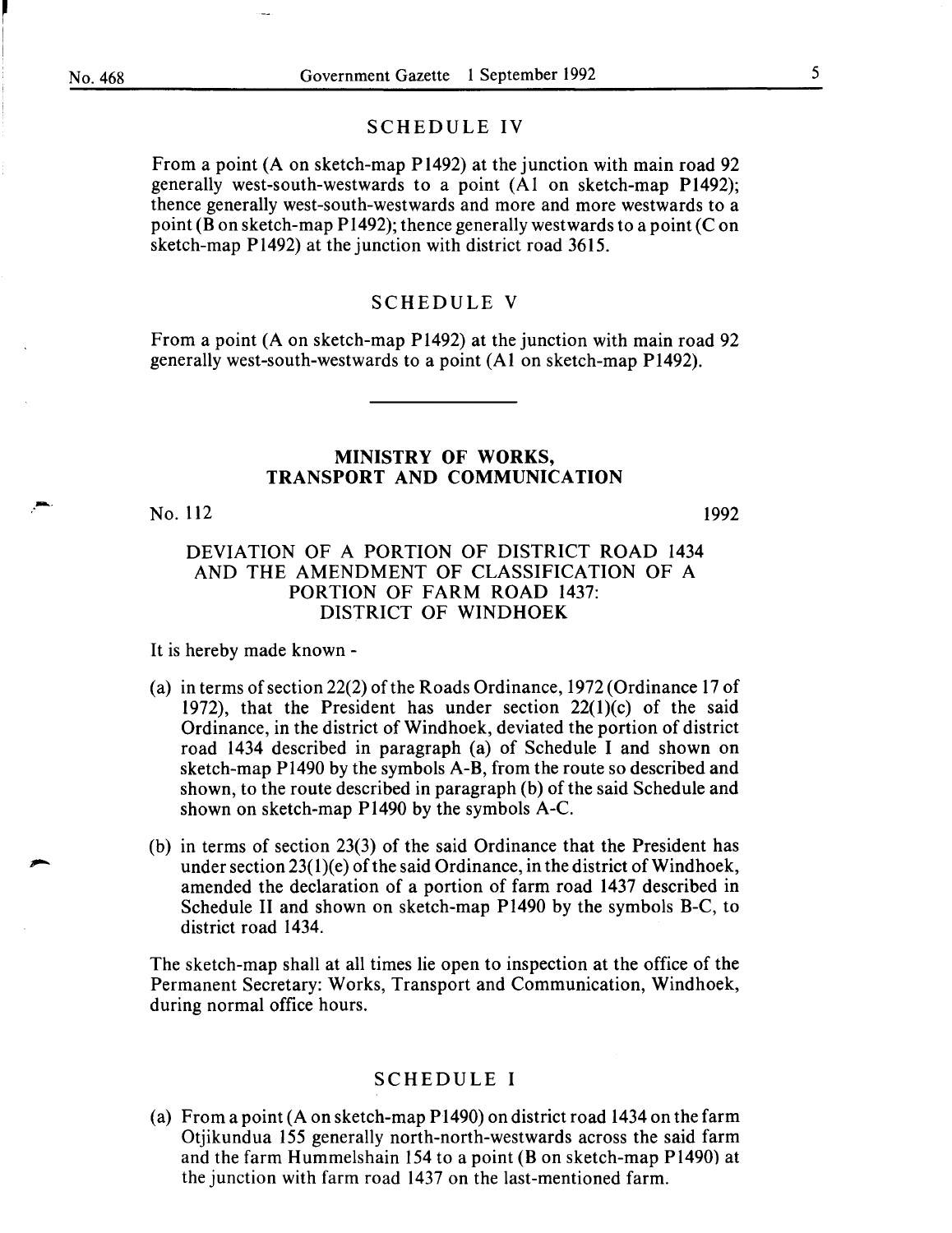(b) From a point (A on sketch-map P1490) on district road 1434 on the farm Otjikundua 155 generally northwards across the said farm and the farm Hummelshain 154 to a point (C on sketch-map P1490) on farm road 1437 on the last-mentioned farm.

#### SCHEDULE II

From a point (B on sketch-map P1490) on district road 1434 on the farm Hummelshain 154 generally eastwards across the said farm to a point  $(C \text{ on } 1)$ sketch-map P1490) on the said farm.

### MINISTRY OF WORKS, TRANSPORT AND COMMUNICATION

No. 113

1992

### PROPOSAL THAT A MAIN ROAD (NUMBER 77) BE PROCLAIMED: DISTRICT OF KARIBIB

In terms of section 20(1) of the Roads Ordinance, 1972 (Ordinance 17 of 1972) it is hereby made known that the Permanent Secretary: Works, Transport and Communication proposes that, in the district of Karibib, a main road (number 77) be proclaimed on land where no road previously existed as described in the Schedule and shown on sketch-map P1505 by the symbols A-B-C.

A copy of this notice and the said sketch-map, being a sketch-map of the area concerned on which the road to which the proposal refers and other proclaimed, minor and private roads in that area are shown, shall for the full period of thirty days mentioned below lie open to inspection at the offices of the Permanent Secretary: Works, Transport and Communication, Windhoek, and the Roads Superintendent, Usakos, during normal office hours.

Every person having any objection to the above-mentioned proposal is hereby commanded to lodge his or her objection in writing, with the grounds upon which it is based clearly and specifically therein stated, with the Senior Control Officer (Proclamations) of the Department of Transport, Private Bag 12005, Ausspannplatz, within a period of thirty days from the date of publication of this notice.

#### SCHEDULE

From a point (A on sketch-map P1505) on main road 77 on the southern limit of the surveyed erven of the Karibib Town and Townlands 57 generally north-north-eastwards across the surveyed erven 150, 152 and 155, Park Street and erf 23 to a point (B on sketch-map P1505); thence generally north-north-eastwards across erven 155 and 23 to a point  $(C \text{ on sketch-map})$ P1505) on trunk road  $7/1$ .

No. 468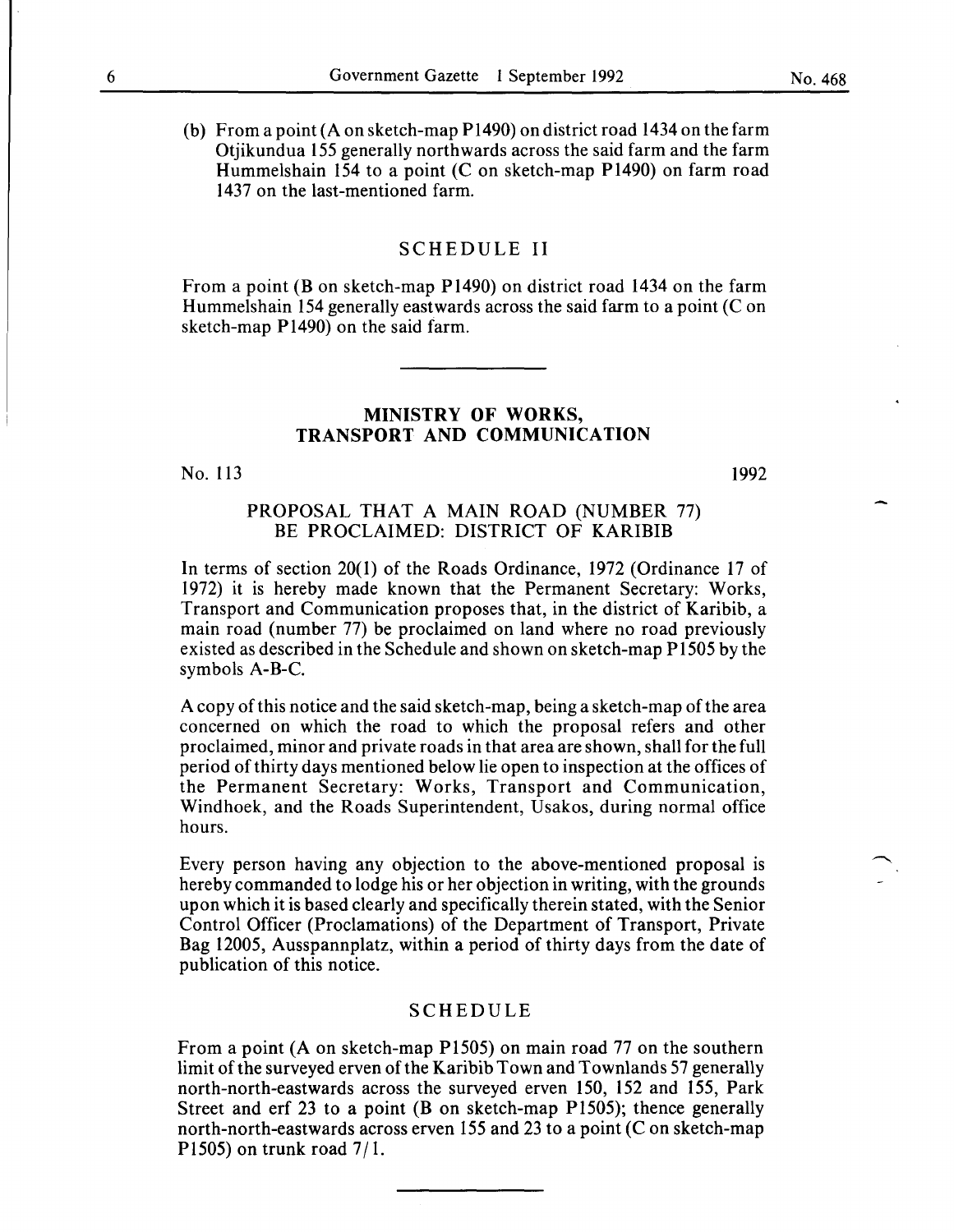# MINISTRY OF INFORMATION AND BROADCASTING

No. 114 1992

#### NAMIBIA PRESS AGENCY ACT, 1992: NOTIFICATION OF APPOINTMENT OF MEMBERS OF THE NAMIBIA PRESS AGENCY BOARD OF DIRECTORS

It is hereby made known for general information that the Minister of Information and Broadcasting has under section 6 of the Namibia Press Agency Act, 1992 (Act 3 of 1992) appointed the following persons as members of the board of directors of the Namibia Press Agency:

#### MEMBERS

- I. Dr. Wolfgang Werner.
- 2. Mr. Johannes Isaack
- 3. Dr. Teopolina Tueumuna (Ashipala)
- 4. Mr. Nguno R. Wakolele
- 5. Mr. Hosea T. Angula
- 6. Mr. Peter Bond
- 7. Mr. Vitura Kavari.

# **General Notices**

# MUNICIPALITY OF KEETMANSHOOP

# No. 114 1992

-

#### AMENDMENT OF REST CAMP REGULATIONS

The Council of the Municipality of Keetmanshoop has under section 242 of the Municipal Ordinance, 1963 (Ordinance 13 of 1963), further amended the Rest Camp Regulations promulgated under Government Notice 18 of 1969, by the substitution in Schedule A for the amount "R2,00", wherever it occurs, of the amount "R5,00" and for the amount "R1,00" of the amount "R2,50".

The said Amendment has been approved by the President in terms of Section 243 of the said Municipal Ordinance, 1963.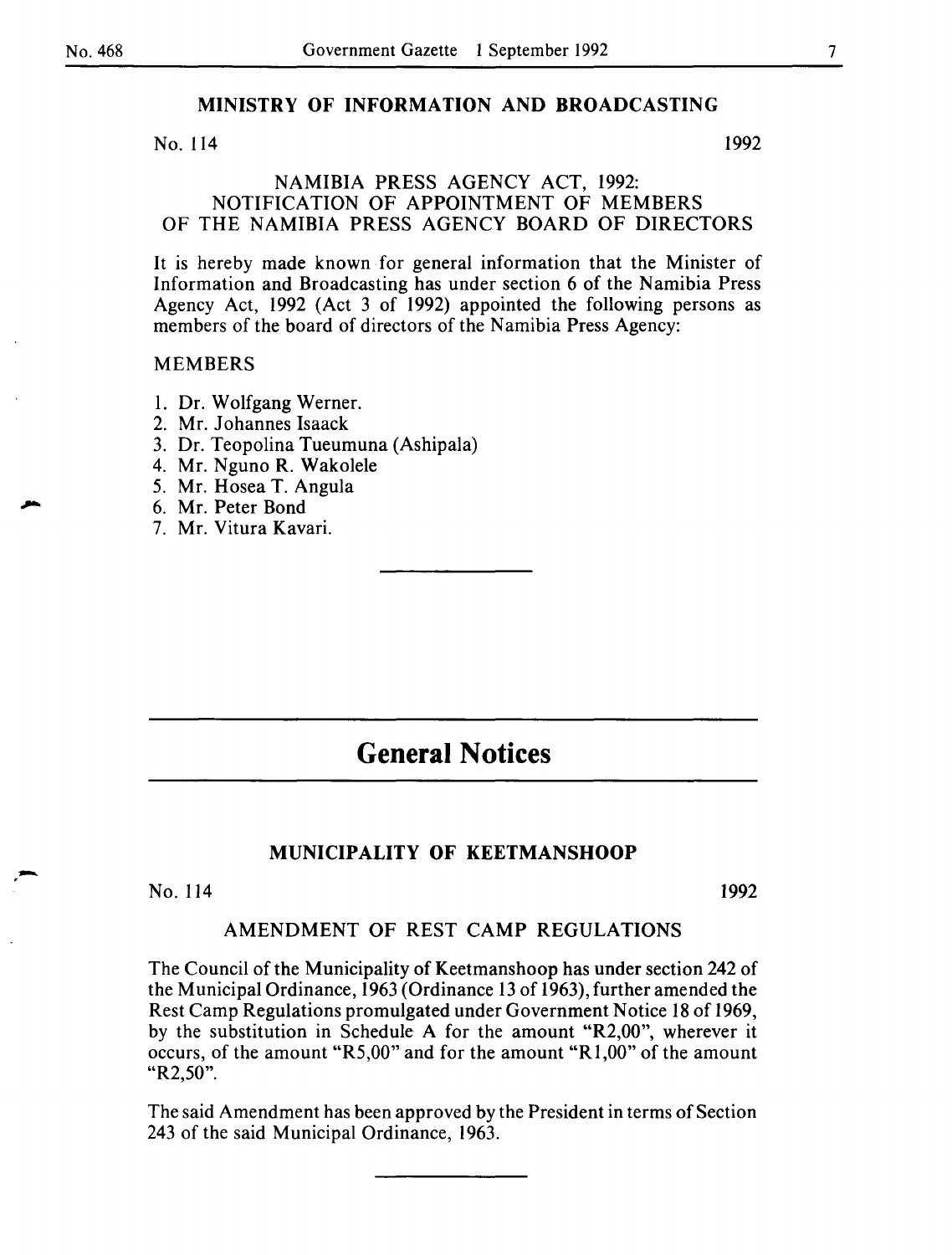# MUNICIPALITY OF GOBABIS

No. 115 1992

AMENDMENT OF NATIVE LOCATION REGULATIONS

In terms of section 32(4) *bis* of the Native (Urban Areas) Proclamation, 1951 (Proclamation 56 of 1951) notice is hereby given that the Municipality of Gobabis has under section 32 of the said Proclamation amended the Native Location Regulations promulgated under Government Notice 30 of 1969 as set out in the Schedule.

### SCHEDULE

Annexure V is hereby amended by the substitution -

(a) in item  $2(b)(i)$  for the amount "R150,00" of the amount "R200,00";

(b) in item  $2(b)(ii)$  for the amount "R127,00" of the amount "R160,00";

(c) in item  $2(b)(iv)$  for the amount "R95,00" of the amount "R120,00";

(d) in item 4(a) for the amount "R42,00" of the amount "R46,50";

(e) in item 4(b) for the amount "R55,00" of the amount "Rl52,50".

#### MUNICIPALITY OF GOBABIS

No. 116 1992

#### AMENDMENT OF ELECTRICITY SUPPLY REGULATIONS

In terms of section 243(2) *bis* of the Municipal Ordinance, 1963 (Ordinance 13 of 1963) notice is hereby given that the council of the Municipality of Gobabis has under section 242 of the said Ordinance amended the Electricity Supply Regulations promulgated under Government Notice 306 of 1957 by the substitution in paragraphs  $5(a)(ii)$  and  $5(b)(ii)$  for the amount "R0,0145", wherever it appears, of the amount "R0,0168".

 $\overline{\phantom{0}}$ 

-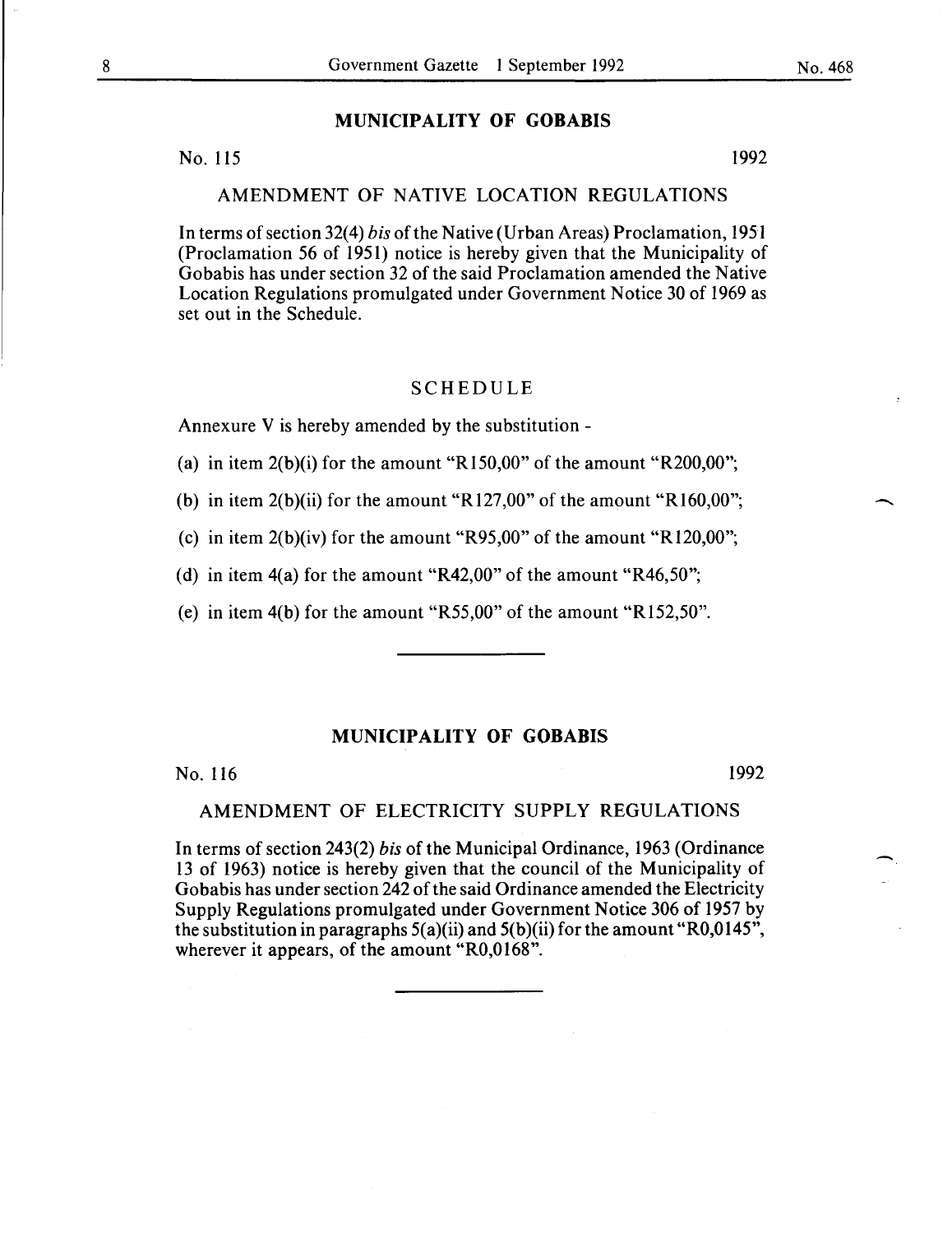#### MUNICIPALITY OF GOBABIS

No. 117 1992

#### AMENDMENT OF HEALTH REGULATIONS

In terms of section 243(2) *bis* of the Municipal Ordinance, 1963 (Ordinance 13 of 1963) notice is hereby given that the council of the Municipality of Gobabis has under section 242 of the said Ordinance amended the Health Regulations promulgated under Government Notice 207 of 1960 by the substitution in item  $(v_i)$  of the Tariff of fees contained in paragraph  $(c)$  for the amount "R14,50" of the amount "R16,00".

#### MUNICIPALITY OF GOBABIS

No. 118 1992

# AMENDMENT OF WATER SUPPLY REGULATIONS

In terms of section 243(2) *bis* of the Municipal Ordinance, 1963 (Ordinance 13 of 1963) notice is hereby given that the council of the Municipality of Gobabis has under section 242 of the said Ordinance amended the Water Supply Regulations promulgated under Government Notice 17 of 1958, as set out in the Schedule.

#### SCHEDULE

Schedule B is hereby amended by the substitution for Item I of the following item:

"I (a) Monthly minimum charge including rental for a water meter:

| Up to 25 mm                                                                         | connection | R 7,50              |
|-------------------------------------------------------------------------------------|------------|---------------------|
| Over 25 mm - 37,5 mm                                                                | connection | R <sub>13</sub> ,80 |
| Over 37,5 mm - 75 mm                                                                | connection | R <sub>25</sub> ,00 |
| Over 75 mm - 100 mm                                                                 | connection | R38,00              |
| Over 100 mm - 150 mm                                                                | connection | R44,00              |
| Over 150 mm                                                                         | connection | R60,00              |
| (b) From 1 cubic metre up to 250 cubic metres<br>of water consumed, per cubic metre |            | R <sub>1</sub> ,255 |
| (c) Over 250 cubic metres of water consumed,<br>per cubic metres                    |            | R 2,60              |
| (d) Basic charge payable on all vacant erven per<br>month or part of a month        |            | R 7,50".            |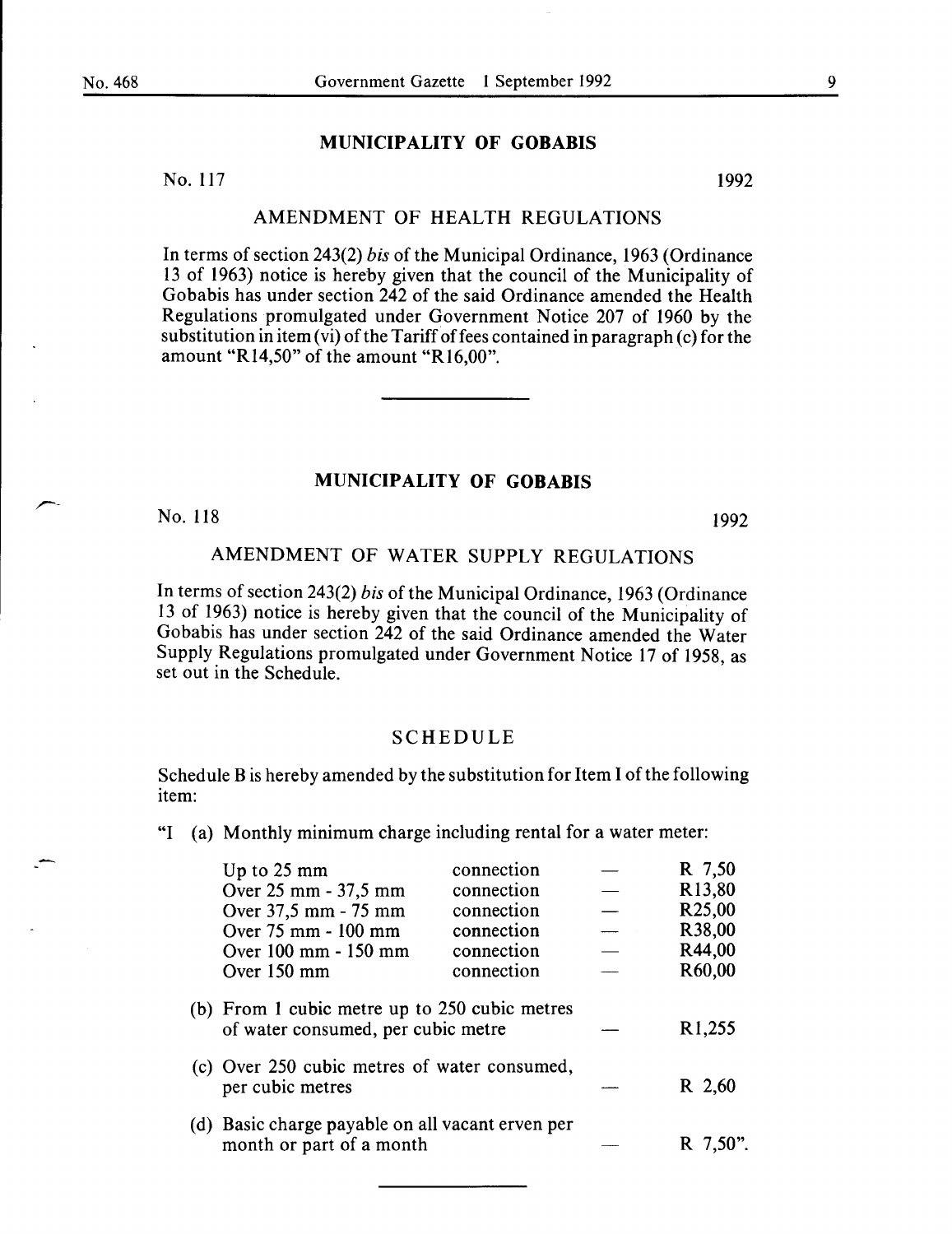#### **CITY OF WINDHOEK**

No. II9

# PERMANENT CLOSING OF PORTION I OF ERF I752 OKURYANGAVA, EXTENSION 3

Notice is hereby given in terms of Section I83(I)(b)(ii) of the Municipal Ordinance, I963 (Ordinance No. 13 of I963) as amended, that the Municipality of Windhoek proposes to close permanently the undermentioned portions as indicated on plan  $P/2906/A$  which lies for inspection during office hours at the office of the Town Planner, Room 702, Municipal Offices, Independence A venue.

#### **Portion 1 of Erf 1752 Okuryangava, Extension 3**

Objections to the proposed closing are to be served on the Director, Local Authorities and Development Planning, Private Bag 13289, and the Town Clerk, P.O. Box 59, Windhoek, within 30 days after the appearance of this notice in accordance with Article I83(3) of the above Ordinance.

J.G.B. BLIGNAUT TOWN CLERK

#### **CITY OF WINDHOEK**

No. I20

I992

-

### PERMANENT CLOSING OF PORTION I OF ERF I398 KLEIN WINDHOEK

Notice is hereby given in terms of Section I83(l)(b)(ii) of the Municipal Ordinance, I963 (Ordinance No. 13 of I963) as amended, that the Municipality of Windhoek proposes to close permanently the undermentioned portions as indicated on plan  $P/2846/A$  which lies for inspection during office hours at the office of the Town Planner, Room 702, Municipal Offices, Independence A venue.

#### **Portion 1 of Erf 1398 Klein Windhoek (Street)**

Objections to the proposed closing are to be served on the Director, Local Authorities and Development Planning, Private Bag 13289, and the Town Clerk, P.O. Box 59, Windhoek, within 30 days after the appearance of this notice in accordance with Article I83(3) of the above Ordinance.

J.G.B. BLIGNAUT TOWN CLERK

I992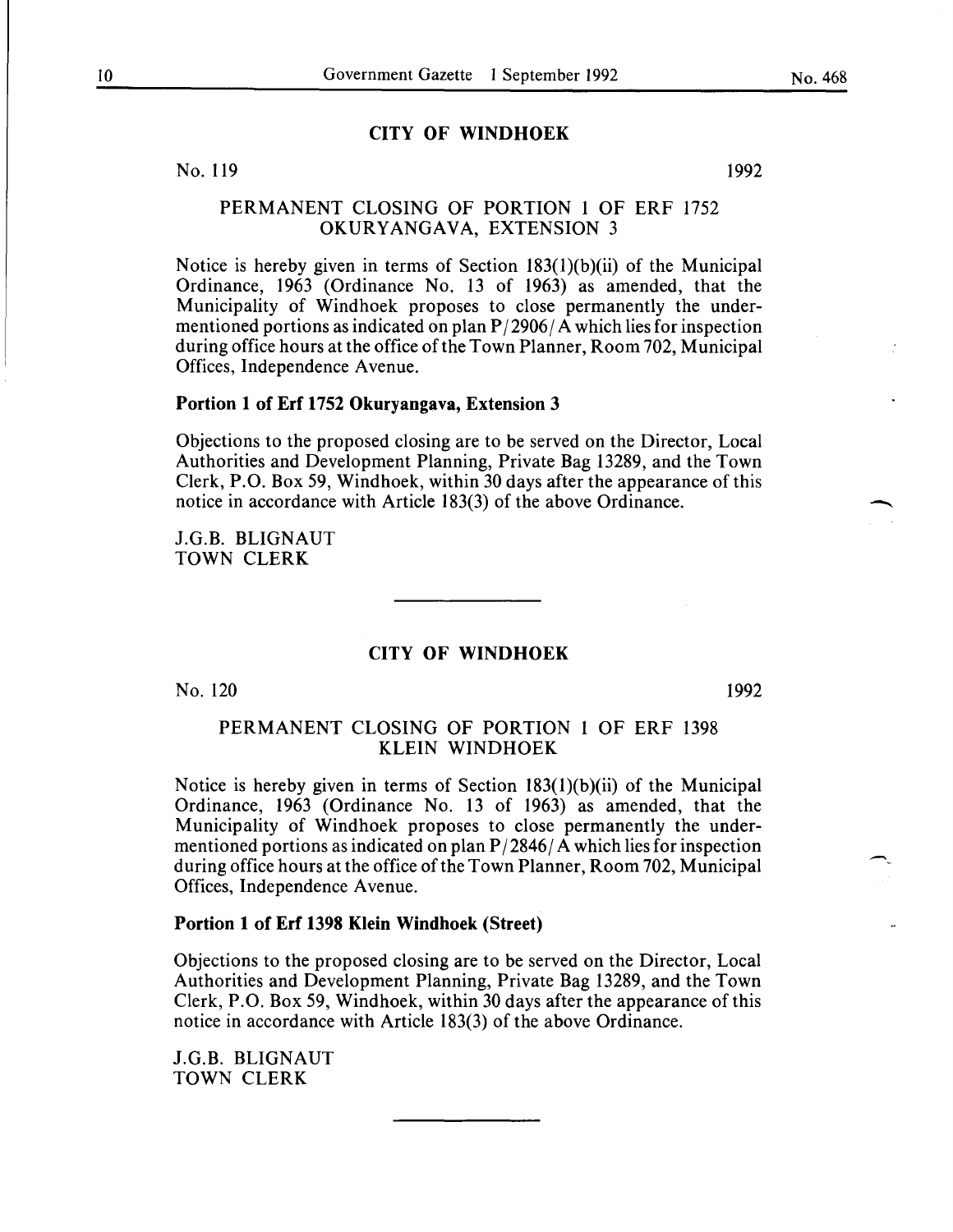#### **CITY OF WINDHOEK**

No. 121

1992

### PERMANENT CLOSING OF PORTION A OF ERF 1247 **PIONIERSPARK**

Notice is hereby given in terms of Section 183(l)(b)(ii) of the Municipal Ordinance, 1963 (Ordinance No. 13 of 1963) as amended, that the Municipality of Windhoek proposes to close permanently the undermentioned portions as indicated on plan  $P/2817/A$  which lies for inspection during office hours at the office of the Town Planner, Room 702, Municipal Offices, Independence A venue.

# **Portion A of 1247 Pionierspark as Public Open Space**

Objections to the proposed closing are to be served on the Director, Local Authorities and Development Planning, Private Bag 13289, and the Town Clerk, P.O. Box 59, Windhoek, within 30 days after the appearance of this notice in accordance with Article 183(3) of the above Ordinance.

J.G.B. BLIGNAUT TOWN CLERK